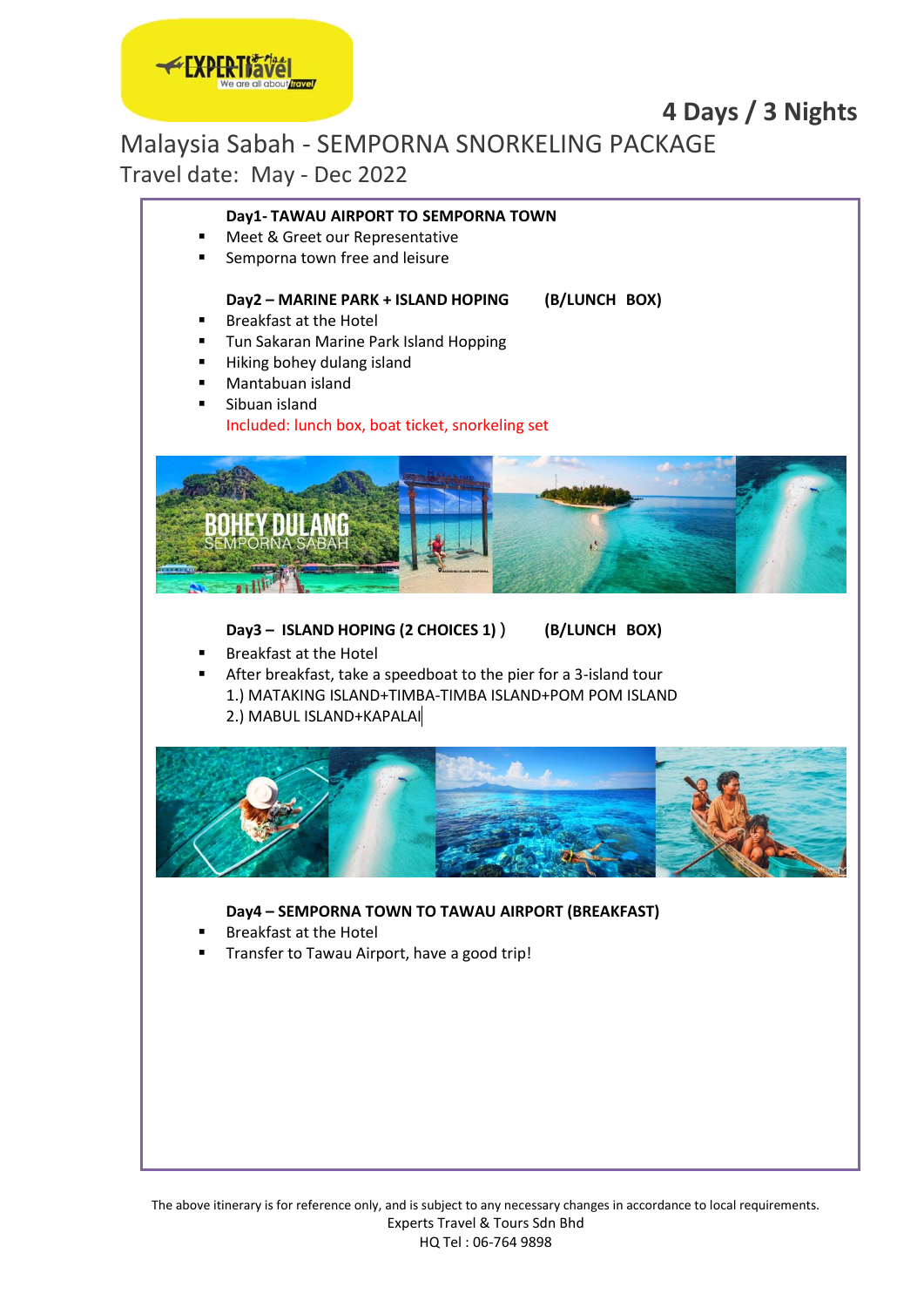

# **4** 天 **/ 3** 晚

马来西亚沙巴 **-** 仙本那浮潜配套 出发日期**: 5**月份 **- 12**月份 **2022** 



The above itinerary is for reference only, and is subject to any necessary changes in accordance to local requirements. Experts Travel & Tours Sdn Bhd HQ Tel : 06-764 9898